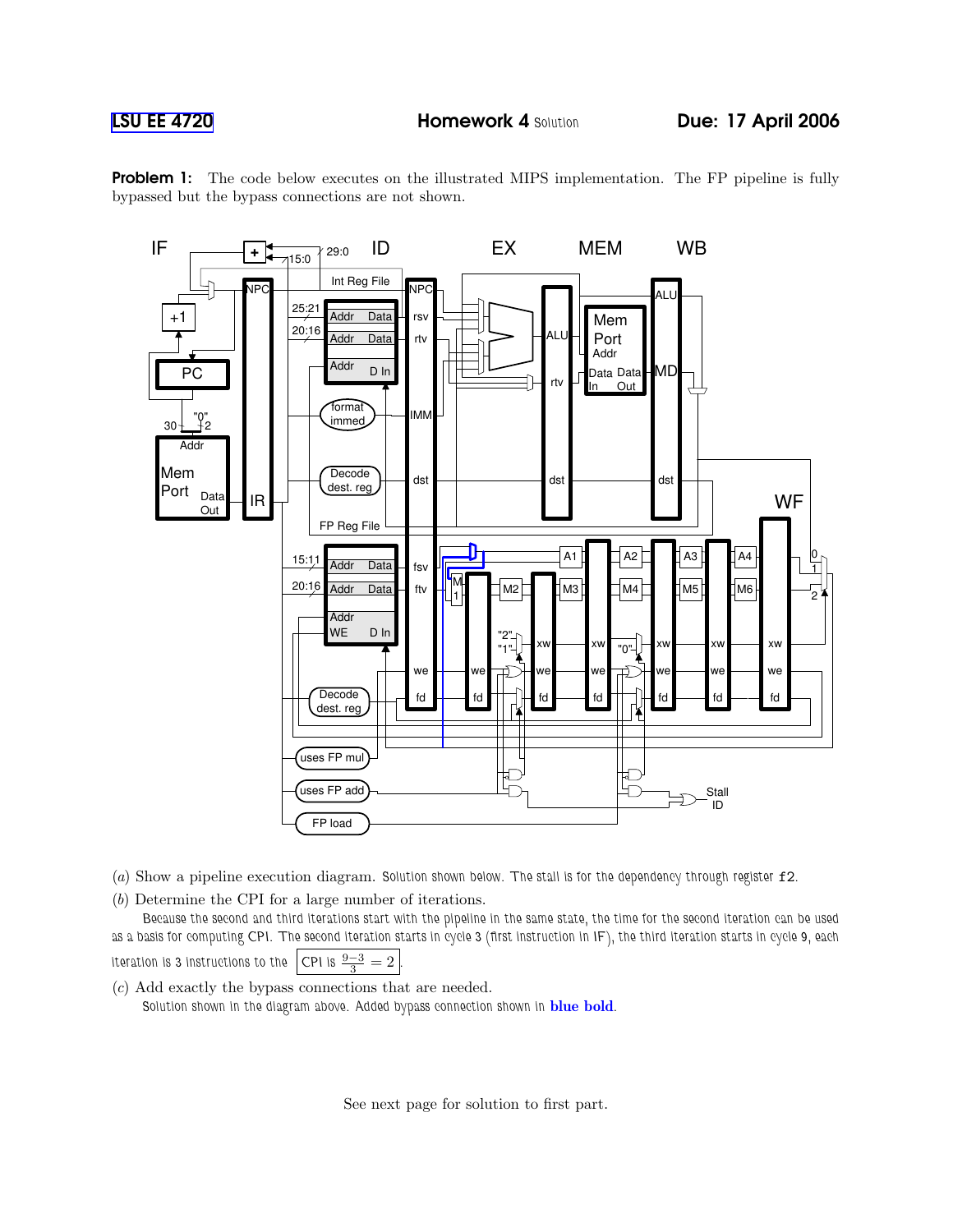Solution to Problem 1a LOOP: # Cycle: 0 1 2 3 4 5 6 7 8 9 10 11 12 13 14 mul.d f2, f2, f4 IF ID M1 M2 M3 M4 M5 M6 WF bneq r1,0 LOOP IF ID EX ME WB addi r1, r1, -1 IF ID EX ME WB # Cycle: 0 1 2 3 4 5 6 7 8 9 10 11 12 13 14 mul.d f2, f2, f4 IF ID -------> M1 M2 M3 M4 M5 M6 WF bneq r1,0 LOOP IF -------> ID EX ME WB addi r1, r1,  $-1$  IF ID EX ME WB # Cycle: 0 1 2 3 4 5 6 7 8 9 10 11 12 13 14 mul.d f2, f2, f4 IF ...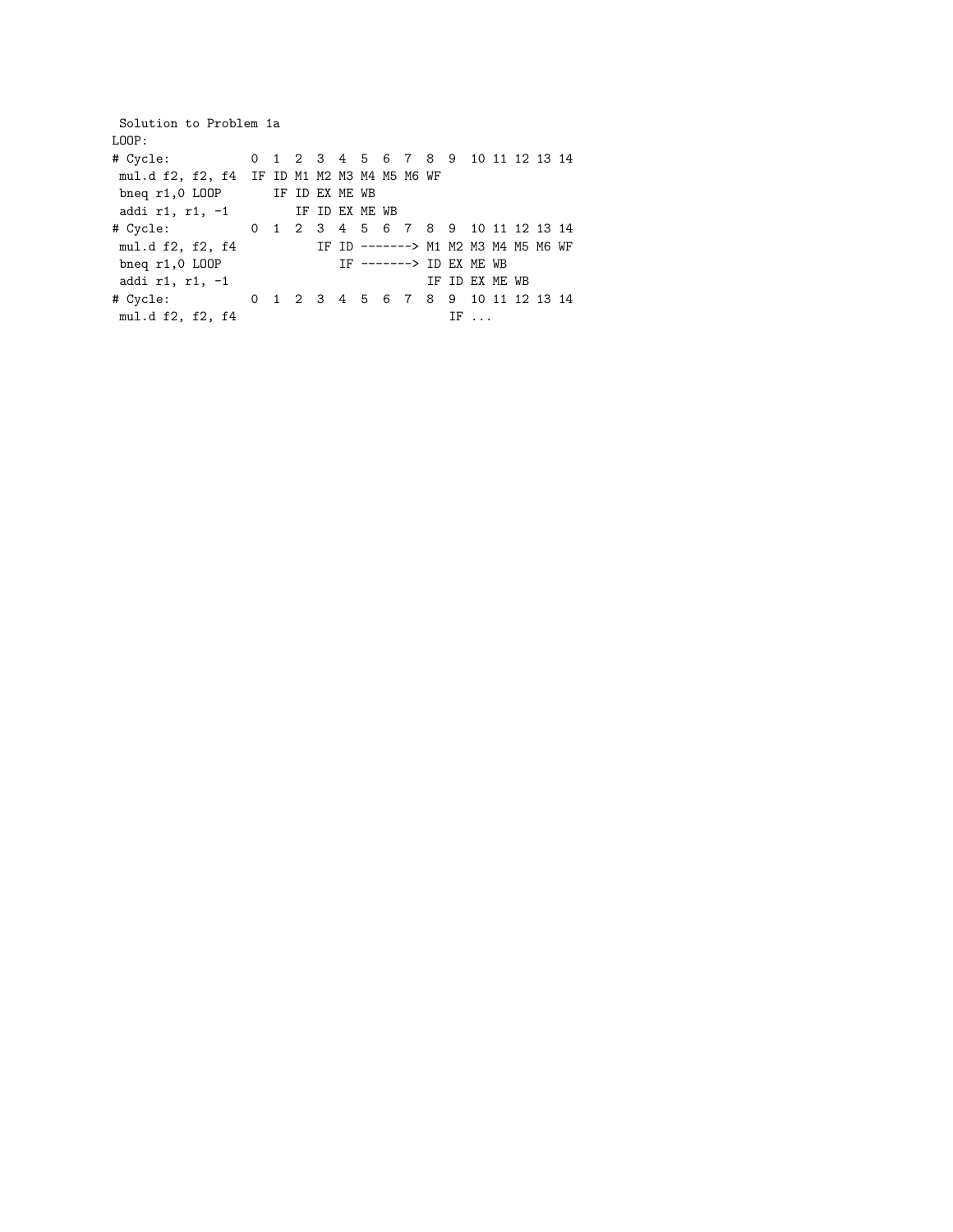**Problem 2:** Due to a coffee spill the implementation below has a flaw: The inputs to the M2-stage XW mux have been reversed, the top input should be a 2 but is a 1, and the lower input should be a 1 but is a 2. There are no other flaws, in particular the control signal for the mux has been designed for a 2 at the upper input and a 1 at the lower input.

You are stranded alone on an island with this flawed implementation and to get off the island you need the result computed by the code below. The code was written for a normal MIPS implementation and will not compute the correct result on the flawed one. Re-write it so that it computes the correct result on the flawed implementation. (The solution must use the FP arithmetic units, do not simply implement IEEE 754 floating point using integer instructions.)



Solution on next page.